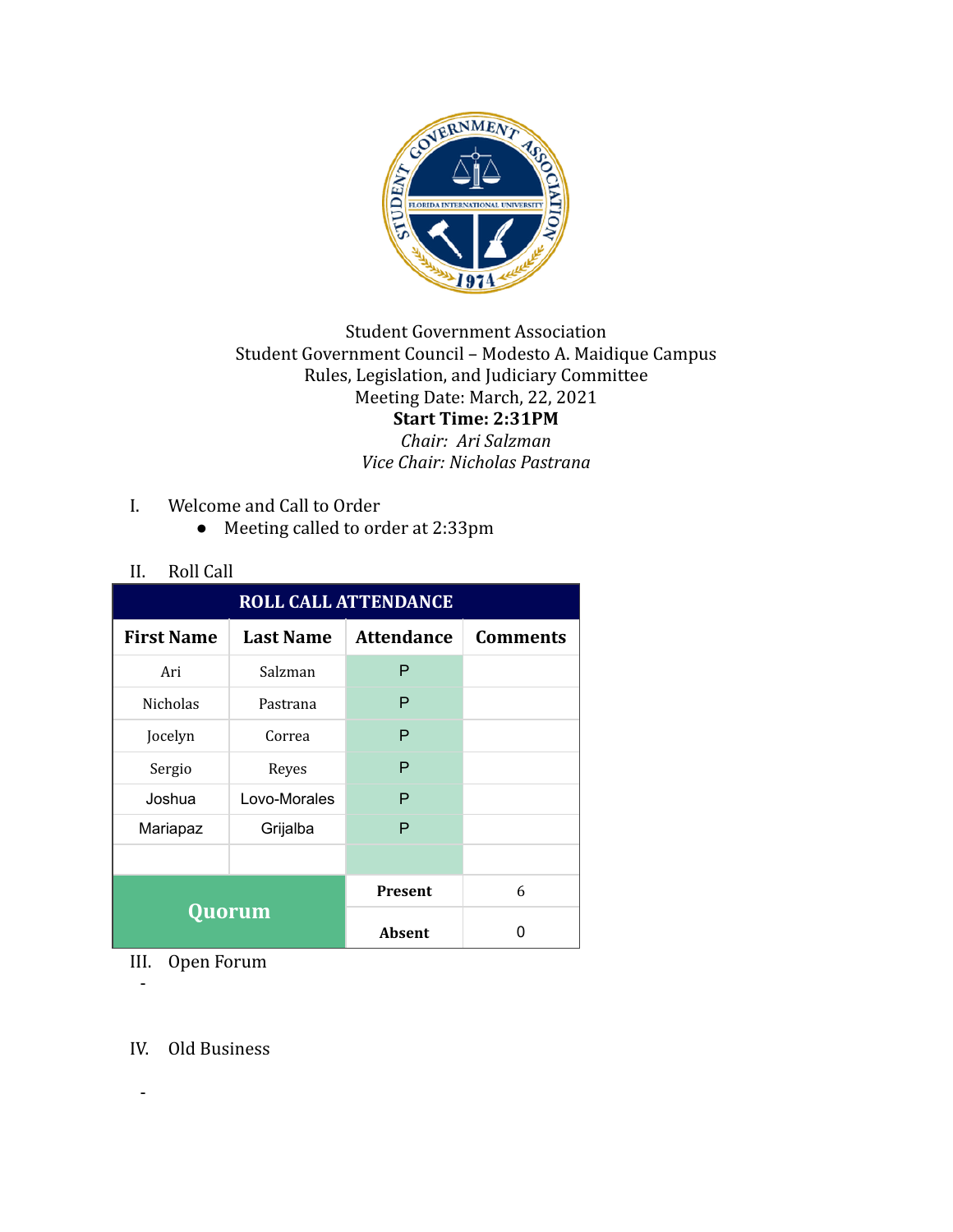## V. New Business

| S.R. 01. 005 (PharmaBox Resolution) |                  |            |            |  |
|-------------------------------------|------------------|------------|------------|--|
| <b>First Name</b>                   | <b>Last Name</b> | Yay        | <b>Nay</b> |  |
| Ari                                 | Salzman          | Y          |            |  |
| <b>Nicholas</b>                     | Pastrana         | Y          |            |  |
| Jocelyn                             | Correa           | Y          |            |  |
| Sergio                              | Reyes            |            |            |  |
| Joshua                              | Lovo-Morales     |            |            |  |
| Mariapaz                            | Grijalba         | Y          |            |  |
|                                     |                  |            |            |  |
| Quorum                              |                  | Yay        | 4          |  |
|                                     |                  | <b>Nay</b> | ŋ          |  |

- Nunez proposed PharmaBox Resolution

| S.B. 01. 002 (ASCE Appropriation) |                  |            |            |  |  |
|-----------------------------------|------------------|------------|------------|--|--|
| <b>First Name</b>                 | <b>Last Name</b> | Yay        | <b>Nay</b> |  |  |
| Ari                               | Salzman          | Y          |            |  |  |
| <b>Nicholas</b>                   | Pastrana         | Y          |            |  |  |
| Jocelyn                           | Correa           | Y          |            |  |  |
| Sergio                            | Reyes            |            |            |  |  |
| Joshua                            | Lovo-Morales     | Y          |            |  |  |
| Mariapaz                          | Grijalba         | Y          |            |  |  |
|                                   |                  |            |            |  |  |
| Quorum                            |                  | Yay        | 5          |  |  |
|                                   |                  | <b>Nay</b> | n          |  |  |